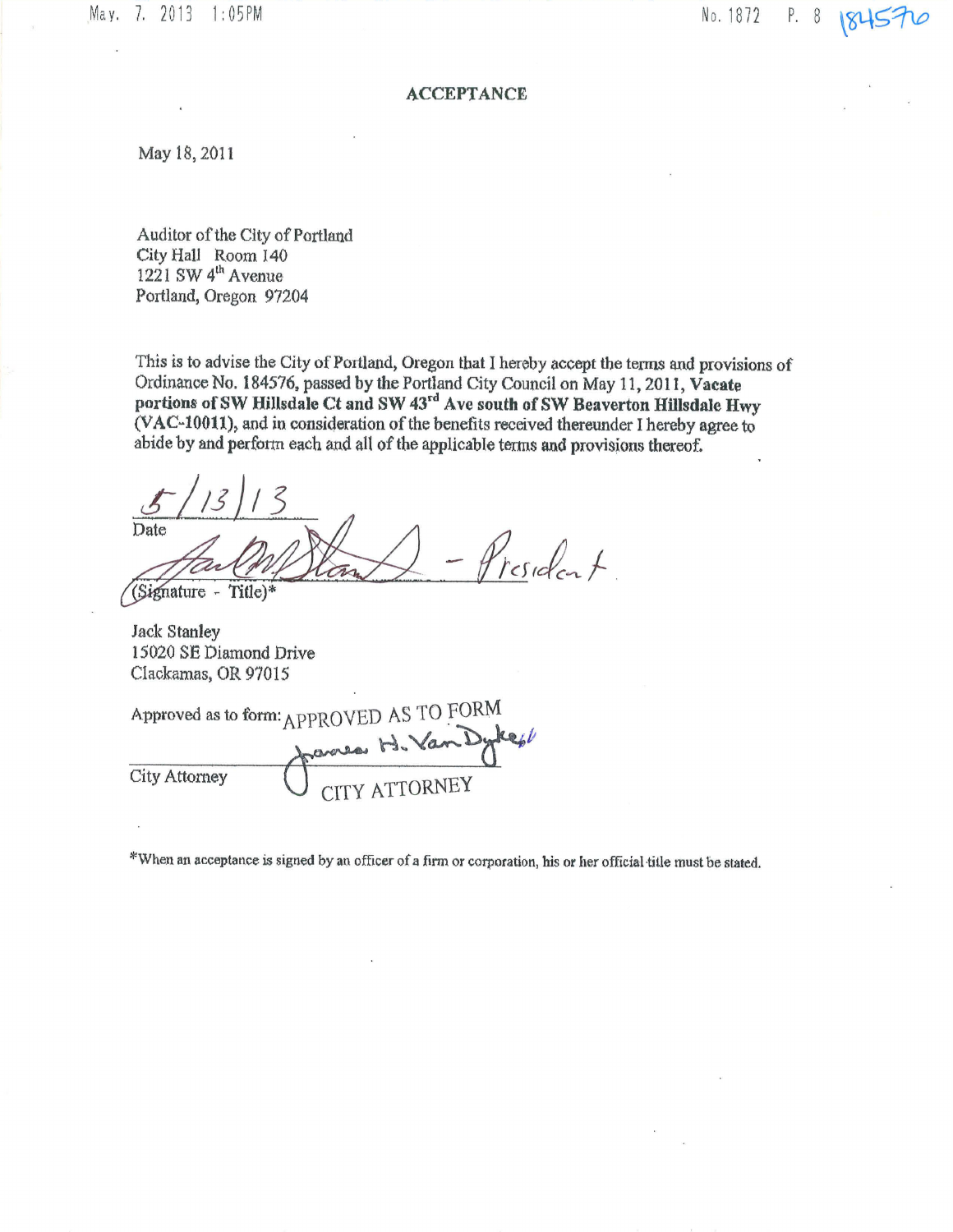## **ACCEPTANCE**

May 18, 2011

Auditor of the City of Portland City Hall Room 140 1221 SW 4<sup>th</sup> Avenue Portland, Oregon 97204

This is to advise the City of Portland, Oregon that I hereby accept the terms and provisions of Ordinance No. 184576, passed by the Portland City Council on May 11, 2011, Vacate portions of SW Hillsdale Ct and SW 43<sup>rd</sup> Ave south of SW Beaverton Hillsdale Hwy (VAC-10011), and in consideration of the benefits received thereunder I hereby agree to abide by and perform each and all of the applicable terms and provisions thereof.

Date

**Brad Johnsen** 

aura Johnsen

Brad & Laura Johnsen PO Box 762 Beaverton, OR 97075-0762

Approved as to formAPPROVED AS TO FORM

mea H. Va **City Attorney CITY ATTORNEY** 

\*When an acceptance is signed by an officer of a firm or corporation, his or her official title must be stated.